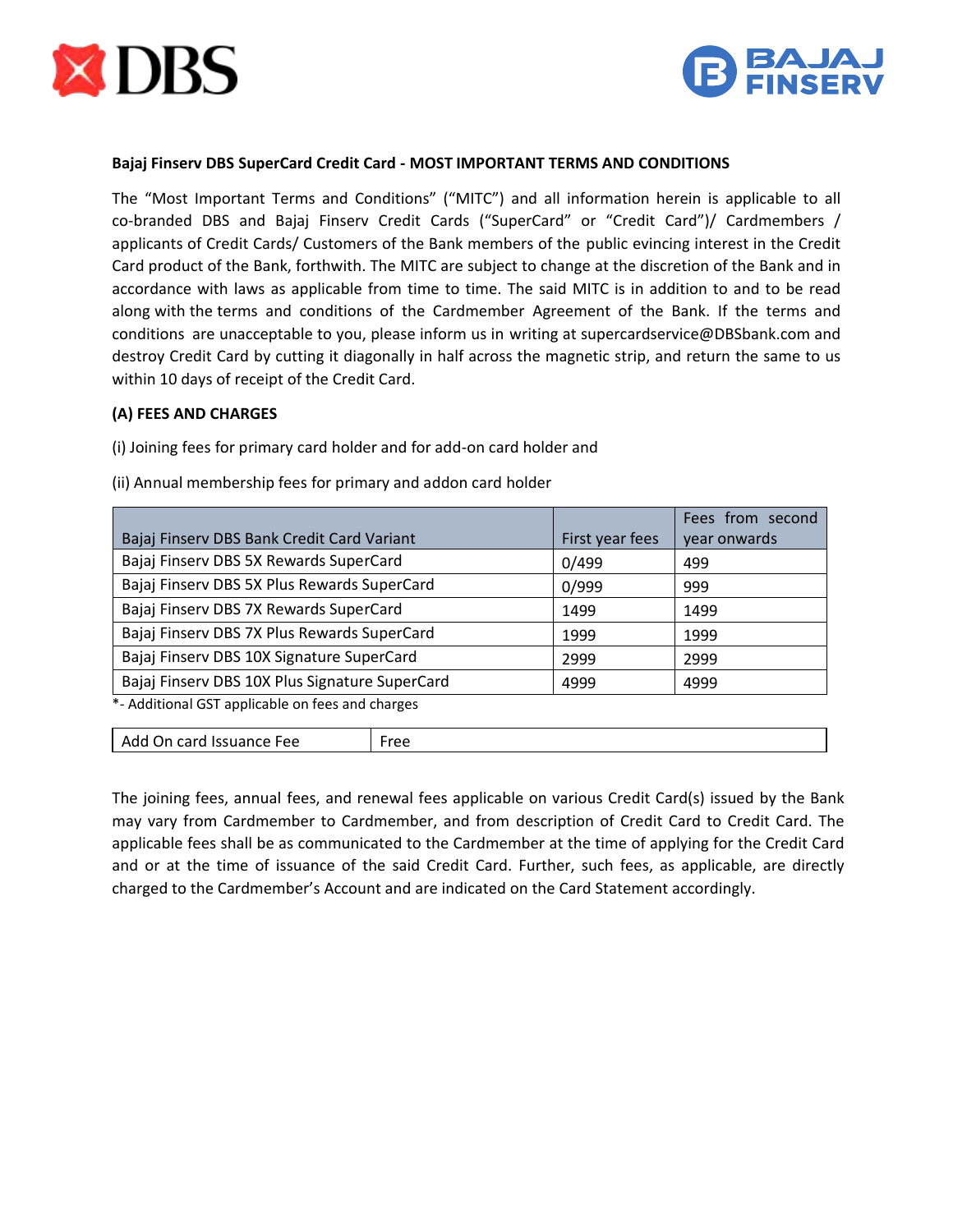# **Fees and Charges**

| Overdue Penalty/ late Payment Fee                                                                                                                                                       | 15% of Total Amount Due (Min Rs. 50 and Max Rs. 1,500)                                                                                                                                                                                                                                                                                                                                                             |
|-----------------------------------------------------------------------------------------------------------------------------------------------------------------------------------------|--------------------------------------------------------------------------------------------------------------------------------------------------------------------------------------------------------------------------------------------------------------------------------------------------------------------------------------------------------------------------------------------------------------------|
| Over limit penalty                                                                                                                                                                      | Rs. 600                                                                                                                                                                                                                                                                                                                                                                                                            |
| Charge slip retrieval charges                                                                                                                                                           | Rs. 100                                                                                                                                                                                                                                                                                                                                                                                                            |
| Card Replacement (Lost/ Stolen/ Re-<br>issue/ any other replacement)                                                                                                                    | Rs. 200                                                                                                                                                                                                                                                                                                                                                                                                            |
| Physical Statement/Re-print of physical<br>statement Fee                                                                                                                                | Rs. 100                                                                                                                                                                                                                                                                                                                                                                                                            |
| Digital statement fee prior to 2 years                                                                                                                                                  | Rs. 100                                                                                                                                                                                                                                                                                                                                                                                                            |
| Return payment charges (cheque return,<br>cheque bounce, standing instruction<br>failure,<br>charges<br>return<br>payment<br>automated clearing house, insufficient<br>fund and others) | Rs. 500 Per Instance                                                                                                                                                                                                                                                                                                                                                                                               |
| Cash Payment at branches                                                                                                                                                                | Rs.250/- Per cash deposit done at DBS Bank or BFL<br>branches                                                                                                                                                                                                                                                                                                                                                      |
| Surcharge on Purchase / Cancellation of<br>Railway Tickets*                                                                                                                             | IRCTC Service Charges + Payment Gateway transaction<br>charges (up to 1.8% of ticket amount + IRCTC service<br>charges). Refer IRCTC website for details                                                                                                                                                                                                                                                           |
| <b>Fuel Transaction Charge-for transaction</b><br>made at petrol pumps to purchase fuel^                                                                                                | 1% surcharge on fuel transaction value or Rs.10/-<br>whichever is higher<br>1) Fuel Surcharge Waiver will be capped at 1% of the<br>eligible fuel transaction amounts<br>2)GST on Fuel surcharge will not be<br>reversed.<br>3) The surcharge waiver is applicable on minimum fuel<br>transactions of Rs.500 and<br>maximum of Rs.4000.<br>4) Fuel surcharge waiver capped at Rs.100 /150/200 per<br>billing cycle |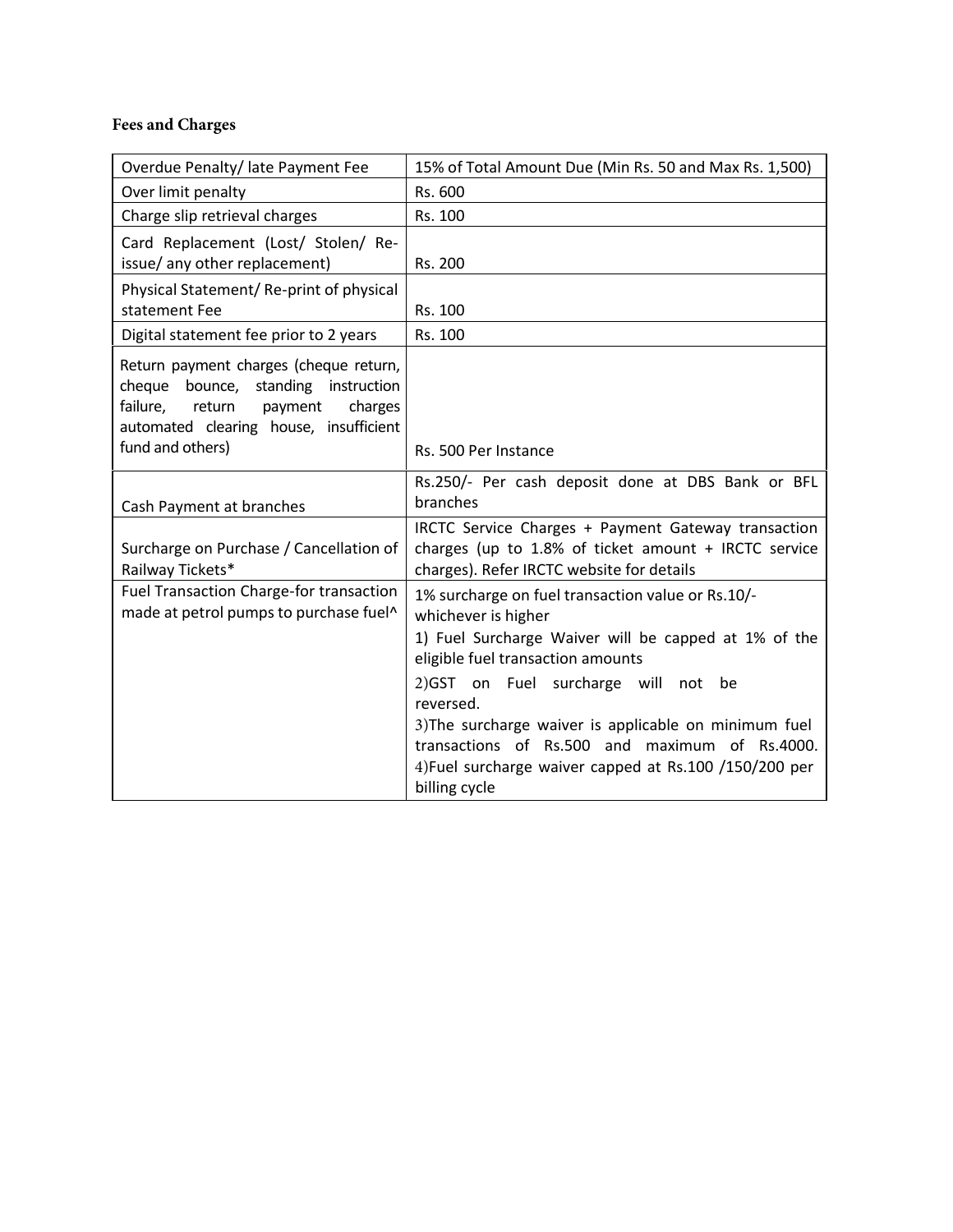| Foreign Currency Transaction** (Forex<br>markup) | 3.5% of transaction Amount.<br>All overseas transactions are levied with a 3.5%<br>transaction fee. This includes charges paid out to Visa for<br>converting overseas transactions into INR. Please Note:<br>Transactions at merchant establishments that are<br>registered overseas, even if the merchant is located in<br>India attract a charge of 1% from Visa/ MasterCard which<br>is included as a part of the transaction amount in your<br>statement.<br>DBS is committed to comply with economic sanctions that<br>are imposed by relevant regulatory authorities. As such,<br>we do not allow our products and services to be used<br>directly or indirectly in countries that are subject to such<br>sanctions,<br>and will not process transactions which involve these<br>countries. Please note that you will not be able to contact<br>us via phone banking, facsimile transmission, or emails, or<br>access our website and online banking, and we will not be<br>able to provide you with financial services if you are in<br>these countries. We will also not process payment or trade<br>transactions that involve these countries. Please refer to<br>our website at WEB PORTAL LINK for a current list of<br>countries that are subject to economic sanctions. |
|--------------------------------------------------|--------------------------------------------------------------------------------------------------------------------------------------------------------------------------------------------------------------------------------------------------------------------------------------------------------------------------------------------------------------------------------------------------------------------------------------------------------------------------------------------------------------------------------------------------------------------------------------------------------------------------------------------------------------------------------------------------------------------------------------------------------------------------------------------------------------------------------------------------------------------------------------------------------------------------------------------------------------------------------------------------------------------------------------------------------------------------------------------------------------------------------------------------------------------------------------------------------------------------------------------------------------------------------------|
| <b>Reward Redemption Fees</b>                    | Rs. 99+GST will be levied on all redemptions. T&C Apply                                                                                                                                                                                                                                                                                                                                                                                                                                                                                                                                                                                                                                                                                                                                                                                                                                                                                                                                                                                                                                                                                                                                                                                                                              |
| <b>Goods and Service Tax</b>                     | A standard rate of 18% will be charged or as applicable                                                                                                                                                                                                                                                                                                                                                                                                                                                                                                                                                                                                                                                                                                                                                                                                                                                                                                                                                                                                                                                                                                                                                                                                                              |
|                                                  | from time to time                                                                                                                                                                                                                                                                                                                                                                                                                                                                                                                                                                                                                                                                                                                                                                                                                                                                                                                                                                                                                                                                                                                                                                                                                                                                    |
| Dynamic Currency Conversion / Markup<br>Fee      | 3.5% of Txn Amount                                                                                                                                                                                                                                                                                                                                                                                                                                                                                                                                                                                                                                                                                                                                                                                                                                                                                                                                                                                                                                                                                                                                                                                                                                                                   |

Updated Fees and charges are also available on go.dbs.com/CCMITC

Important information for cross-border transactions:

All cross-border transactions are billed to the card member account in INR after conversion into Indian Rupees at the bank assigned conversion rates applicable on the day the charge was settled on the Bank by the Acquirer (Acquirer here refers to such entity of merchant on whose terminal/device/website the transaction took place). Conversion of cross-border transactions shall attract charges as specified in the other fees and charges. For transaction carried out in currency other than US Dollar, the transaction amount shall first get converted into US dollars at Visa assigned conversion rate and then into Indian Rupees after levying of the applicable charges as specified in other fees and charges.

(iii) Cash advance fees Cash Withdrawal Charges:

| Cash withdrawal charges | Flat fee: 2.5% of the cash amount (Minimum Rs. 500) |
|-------------------------|-----------------------------------------------------|
|-------------------------|-----------------------------------------------------|

The Cardmember can use the Credit Card to withdraw cash from ATMs in India and/ or overseas in accordance with the compatibility of the Credit Card at the said ATM(s). Cash Withdrawal Charges/ Transaction fee as mentioned above shall be levied on all such withdrawals and would be billed to the Cardmember in the next/ forthcoming Statement. The transaction fee is subject to change at the sole discretion of the Bank. In case the full payment is not made for Cash withdrawn on time, finance charges at the rate of up to 4% per month or 48% per annum will be charged from date of transaction.

(iv) Service charges levied for certain transactions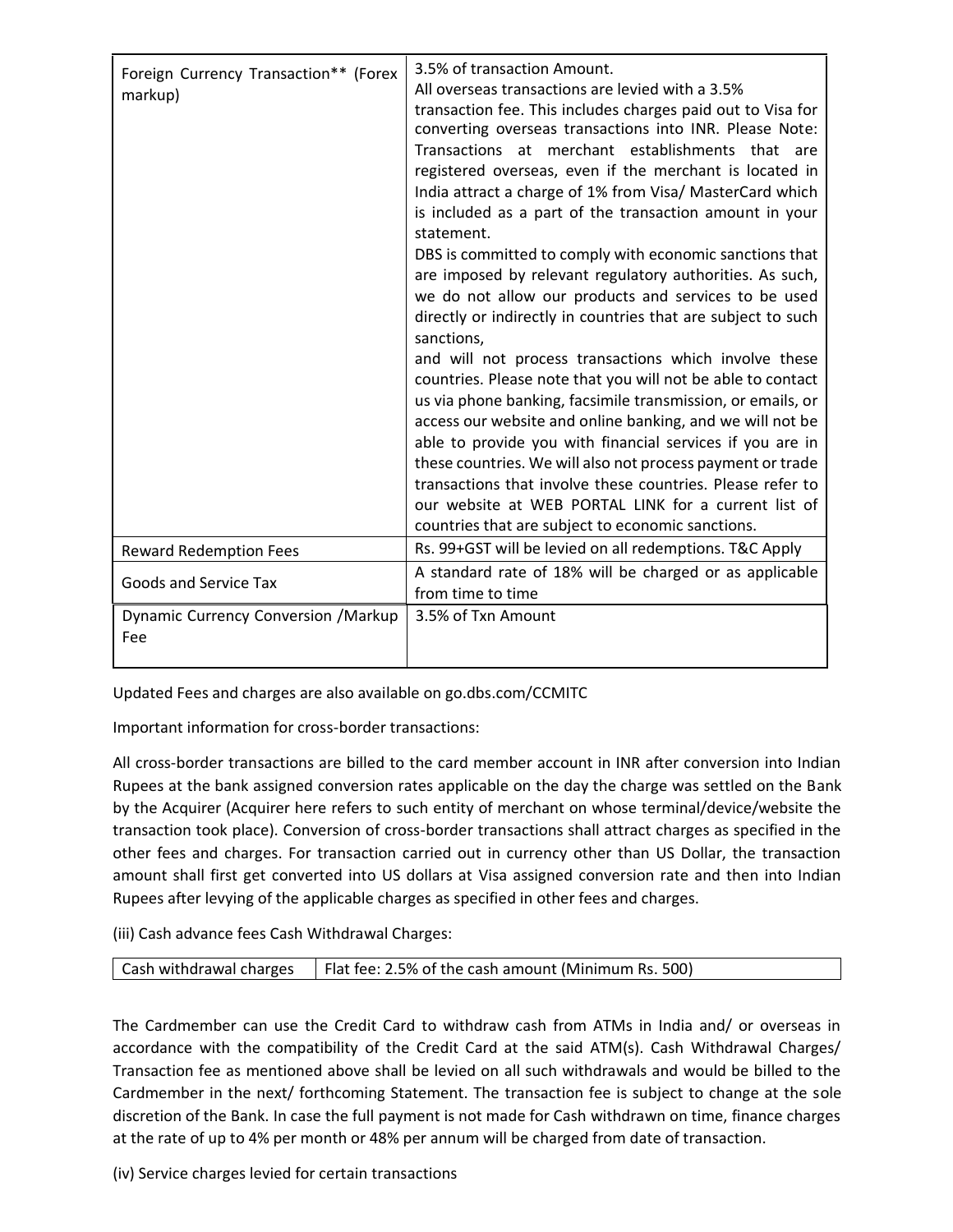(v) Interest free (grace) period - illustrated with examples the interest free (grace) period could range between 20 to 50 days. However, such grace period is not applicable, if the previous month's balance has not been cleared in full.

Example: For an Account whose Statement Date is 20/11/2016, the Payment Due Date is 10/12/2016, which is 20 days from the Statement Date, is called interest free grace period.

(vi) Finance charges for both revolving credit and cash advances

Finance charges are payable at the monthly percentage rate on all charges, including cash advances where such charges are payable from the date the Primary Cardmember and/or Add-on Cardmember incurs such transactions until they are fully paid. Finance charges also accrue on ordering Demand Drafts, Balance Transfer from other credit card accounts. The charges are applicable from the date of withdrawal of cash or cash equivalent and from the date of issue of the Banker's Cheque, as the case may be. For purchases, the Finance Charges accrue only if the total outstanding is not paid in total by the Payment Due Date. In case of Balance Transfer from other credit card accounts, Finance Charges accrue immediately from the date of issue of Banker's Cheque on the transferred amount and on any purchase amount outstanding on the Cardmember's Card Account. Finance Charges that are payable are debited to your Card Account on the last date of each Statement period and are shown on your Statement. The Finance Charges as above will continue to be payable even after the closure of the Card Account until the outstanding on the Card Account is cleared in full. These charges can be changed basis your payment, utilization, internal risk profiling and scores on external agencies like CIBIL etc.

## **Overdue interest on Credit Cards**

| Finance charges            |                                                            |
|----------------------------|------------------------------------------------------------|
| (Retail purchase and cash) | 42% - 48% per annum, as communicated in previous statement |

Any change in the rate applicable to your account would be communicated to you in your statement at least 30 days prior to its effective date. Anytime you would like to know the rate applicable to you, please call us at our Customer Care Number: 1860 267 6789 or write to us at supercardcare@dbs.com

(vii) Overdue interest charge - to be given on monthly and annualized basis

Interest is calculated daily at the end of every day, basis the current outstanding balance of the customer. The interest is computed separately for different plans. For retail transactions interest becomes due only when the customer does not pay off his/her full beginning balance by the Payment Due Date. Under the following criterion, the customer does not incur interest: • Beginning balance on the Statement Date is zero • Beginning balance on the Statement Date is not zero but the Cardmember pays off 100% of his full beginning balance by the Payment Due Date. If not paid by the due date, interest is also levied on the outstanding Membership Fees, NSF Fees, Interest, Goods and Service Tax, Over Limit and Late Payment Fees. Example of Interest Charge calculation: If only part of outstanding amount is paid by the payment due date, the interest calculation will be as shown in the table.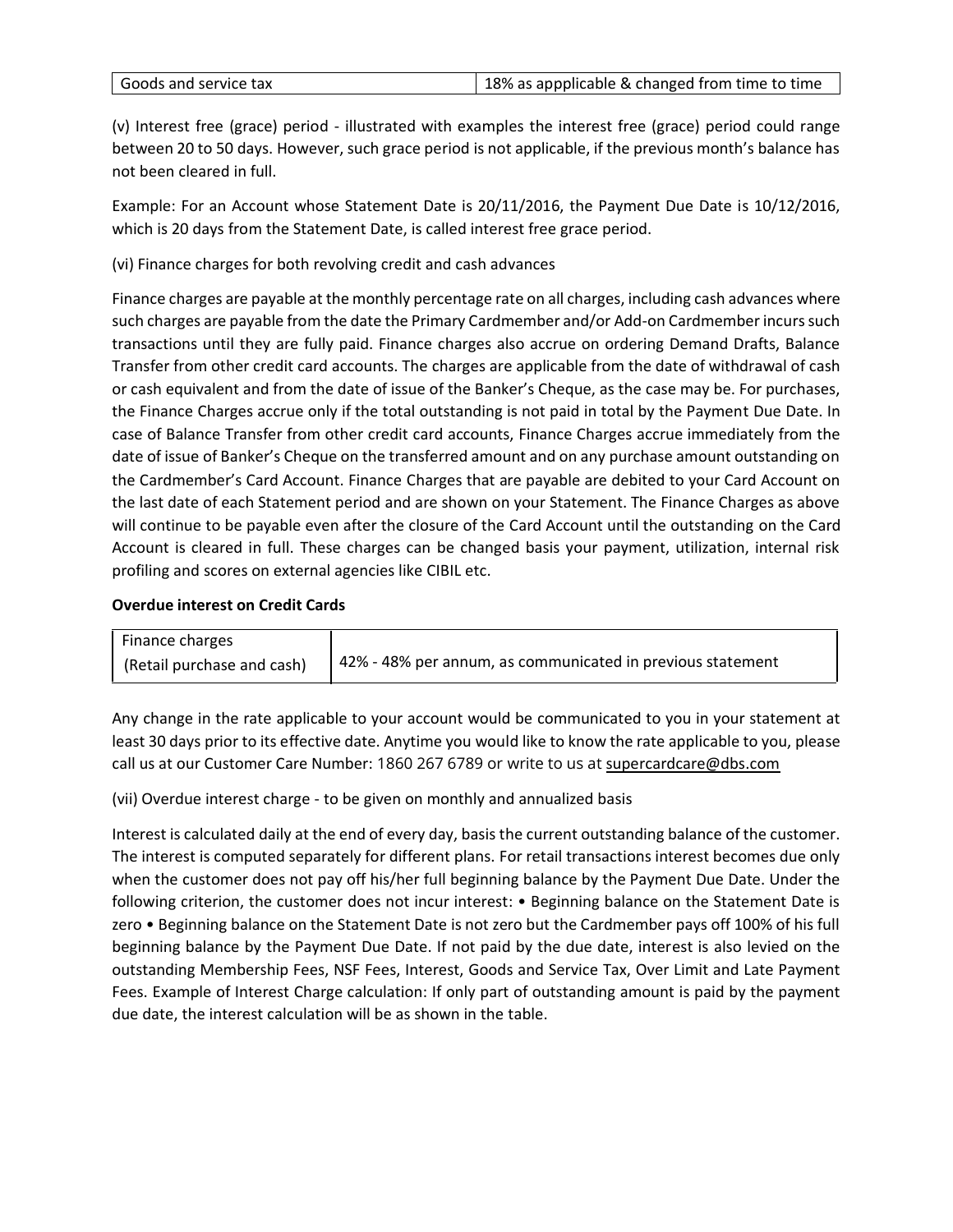| <b>Transaction Details</b> |                              |                                 |
|----------------------------|------------------------------|---------------------------------|
| <b>Date</b>                | <b>Transaction</b>           | <b>Amount</b>                   |
| 12 Jul 2021                | Purchase of electronics      | Rs. 6,000                       |
| 26 Jul 2021                | Dining out                   | Rs. 4,000                       |
| 02 Aug 2021                | <b>Statement Date</b>        | Total Amount Due: Rs. 10,000    |
|                            |                              | Minimum Amount Due: Rs. 500     |
| 10 Aug 2021                | <b>Purchase of Groceries</b> | Rs. 4,000                       |
| 15 Aug 2021                | Purchase of clothes          | Rs. 2,000                       |
| 22 Aug 2021                | Payment Credit               | Rs. 500                         |
| 02 Sep 2021                | <b>Statement Date</b>        | Total Amount Due: Rs. 16,192.71 |
|                            |                              | Mimimum Amount Due: Rs. 1467.71 |

Interest on the Amount Due will be charged as below: Daily Interest = outstanding amount \*(3.5%\*12months)/365 \*Total Amount Due includes outstanding amount, new purchases, interest charges (interest calculation illustrated below) and applicable Goods a[nd Services taxes on intere](mailto:supercardcare@dbs.com)st.

Interest Calculation:

| <b>Transaction Amount</b>         | <b>Period</b>              | <b>Number of days</b> | <b>Amount</b> |
|-----------------------------------|----------------------------|-----------------------|---------------|
| Rs. 6,000                         | 12 Jul 2021 to 21 Aug 2021 | 41                    | 283.07        |
| Rs. 4,000                         | 26 Jul 2021 to 21 Aug 2021 | 27                    | 124.27        |
| Rs. 4,000                         | 10 Aug 2021 to 02 Sep 2021 | 24                    | 110.47        |
| Rs. 2,000                         | 15 Aug 2021 to 02 Sep 2021 | 19                    | 43.73         |
| Rs 9,500 (remaining balance after |                            |                       |               |
| adjusting payment of Rs. 500)     | 22 Aug 2021 to 02 Sep 2021 | 12                    | 131.18        |

"Thus, the total interest charged (Finance Charge + Deferred finance charges would be: Rs.692.71 /-. As the Cardmember has not paid the previous month's outstanding balance in full, all future transactions will bear interest from the day of transaction. Applicable Goods and Service Tax will be levied on the Interest Amount."

(viii) Charges in case of default

| Overdue penalty or |                                                            |
|--------------------|------------------------------------------------------------|
| Late Payment Fee   | 15% of Total Amount Due (Min Rs. 50/- and Max Rs. 1,500/-) |

Late Payment Fee (LPF) is charged to a Cardmember if there has been no payment or a payment less than the Minimum Amount Due (MAD) is received by the Payment Due Date. Late Payment Fee is charged at the rate of 15% of Total Due Amount, subject to a Minimum of Rs.50/- and a Maximum of Rs.1,500/-.

Example of Late Payment Fee calculation: Consider the Total Amount Due (TAD) on an Account is Rs.3,400/- and the Payment Due Date is 4th Aug. 2016. In case the Cardmember does not pay the MAD by Payment Due Date, a Late Payment Fee of Rs.510/- will be levied on the cycle date. LPF is 15% of the TAD i.e., 15% X Rs.3,400/- = Rs.510/-.

Overlimit penalty

| .<br>()ve<br>penalty<br>штин<br>__<br>____ | 600<br>Rс<br>- - -<br>____ |
|--------------------------------------------|----------------------------|
|--------------------------------------------|----------------------------|

Overlimit Penalty is levied in case the outstanding on the card account exceeds the total current limit.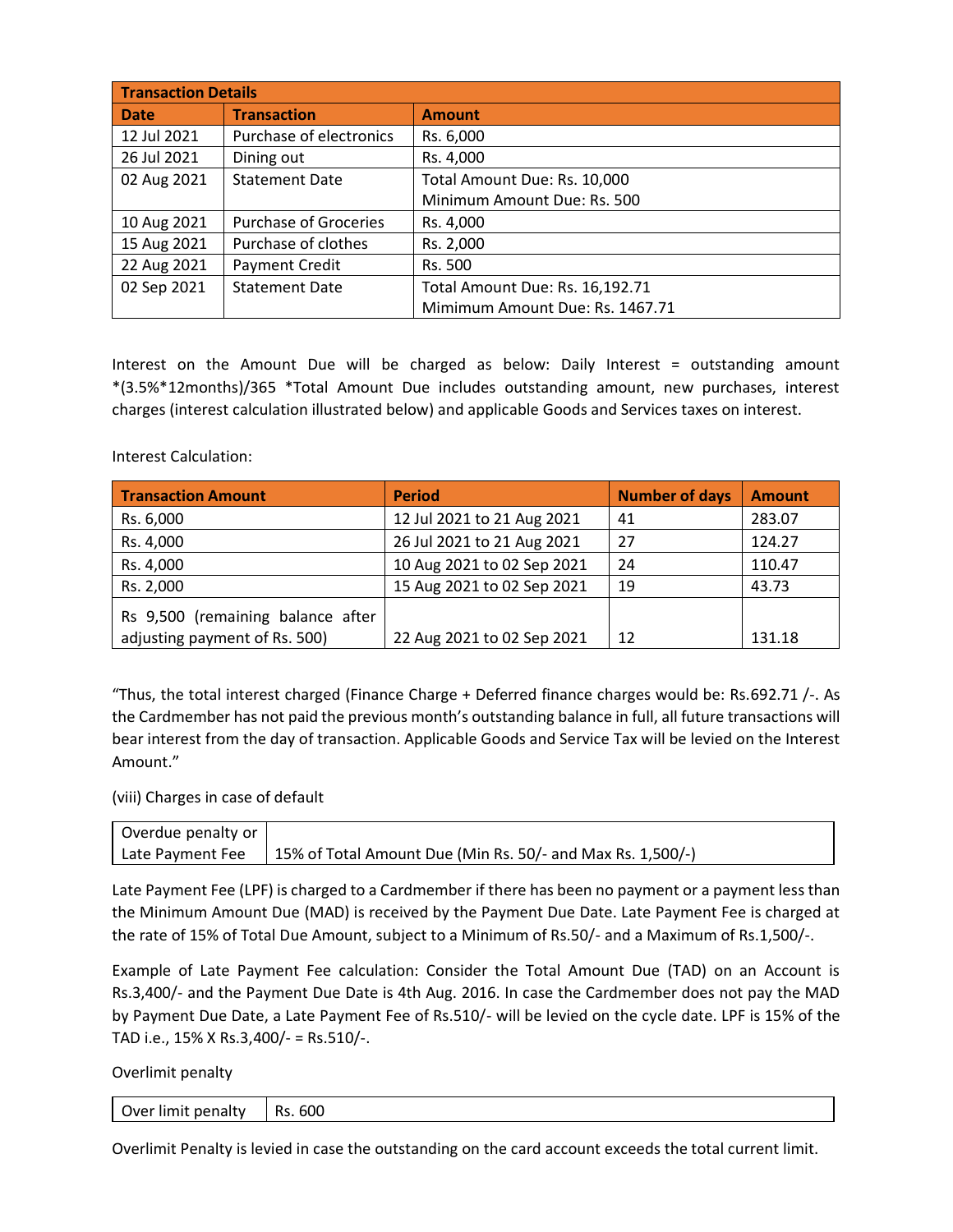#### (B) WITHDRAWAL LIMITS

(i) Credit limit This is the maximum limit assigned to the Cardholder. Your total outstanding including all transactions, fee, and charges should not exceed this limit. The credit and cash limits will vary for each Cardholder and will be disclosed in the monthly statement sent to the Cardholder.

(ii) Available credit limit the available Credit Limit at any time is the difference between assigned Credit Limit & Outstanding balance on the Card at that point of time. The credit and cash limits will vary for each Cardholder and will be disclosed in the monthly statement sent to the Cardholder

## (iii) Cash withdrawal limit

(a) The Bank will at its sole discretion determine your Credit and cash withdrawal limit and communicate the same in the card carrier and in the monthly statements. You may however request for a lower limit and also a specific credit limit maybe assigned to the Additional card member basis the Flexi Limit feature. Credit limit sanctioned on the card account may get revised time to time basis a review as per the Bank policies. Total Credit Limit and available credit limit across all your card accounts is reflected in the statement and is available for use across all your card accounts, including all your Add on cards. The Bank will be constrained to not honor any authorizations exceeding the card limit.

(b) The outstanding on the Credit Card Account must not exceed the Total Credit Limit at any time failing which you will be charged applicable fee irrespective of the amount exceeding the Total Credit Limit. Excess amount must be paid immediately.

(c) Credit Limit and Card Account will be terminated if your Card is cancelled.

(d) In the event you make payment over and above the amount due as per the monthly Statement, you shall not be entitled to interest on the credit balance and the same shall be adjusted against the amount due in the subsequent monthly Statements.

## (C) BILLING

(i) Billing statements – periodicity and mode of sending The Bank will send at your mailing address, a statement once a month for each billing period (hereinafter "Statement") during which there is any transaction or outstanding on the Card Account. The Bank may choose to send the Statement through one or more of the following modes.

- Post, Fax, Email or SMS Messaging. Non receipt of Statement(s) would not affect your obligations and liabilities under this Agreement, and you shall be liable to settle at least the Minimum Amount Due (MAD) before the Payment Due Date. The Bank reserves the right to not send physical statements by mail /courier to customers who have an outstanding balance less than Rs.100/-. These customers, however, can access their statements online and avail of e-statements. In case of any change in your communication address, you are advised to contact the Bank immediately to ensure that you receive Statements regularly and on time. Monthly Statement of Account will be provided by the Bank to you only up to a period of twelve months preceding your request subject to payment of service charge, subject to change as per the discretion of the Bank, as specified in other fees and charges.

## (ii) Minimum amount payable

All Bank Credit Card(s) may offer the Cardmember(s) a revolving credit facility, wherein the Cardmember(s) may choose to pay only the Minimum Amount Due (MAD) as indicated on the Statement. The Total Payment Due (TAD) from the Cardmember or the MAD should be sent by the Cardmember on or before The Payment Due Date, which is also indicated on the Statement. MAD is the minimum amount you are required to pay to keep your Card Account in good credit standing. Minimum Amount Due (MAD) is calculated as a percentage of Total Amount Due a) for Bajaj Finserv DBS Bank 5X Plus Rewards SuperCard; b) for other SuperCard 5% (subject to minimum of INR 200) + new EMI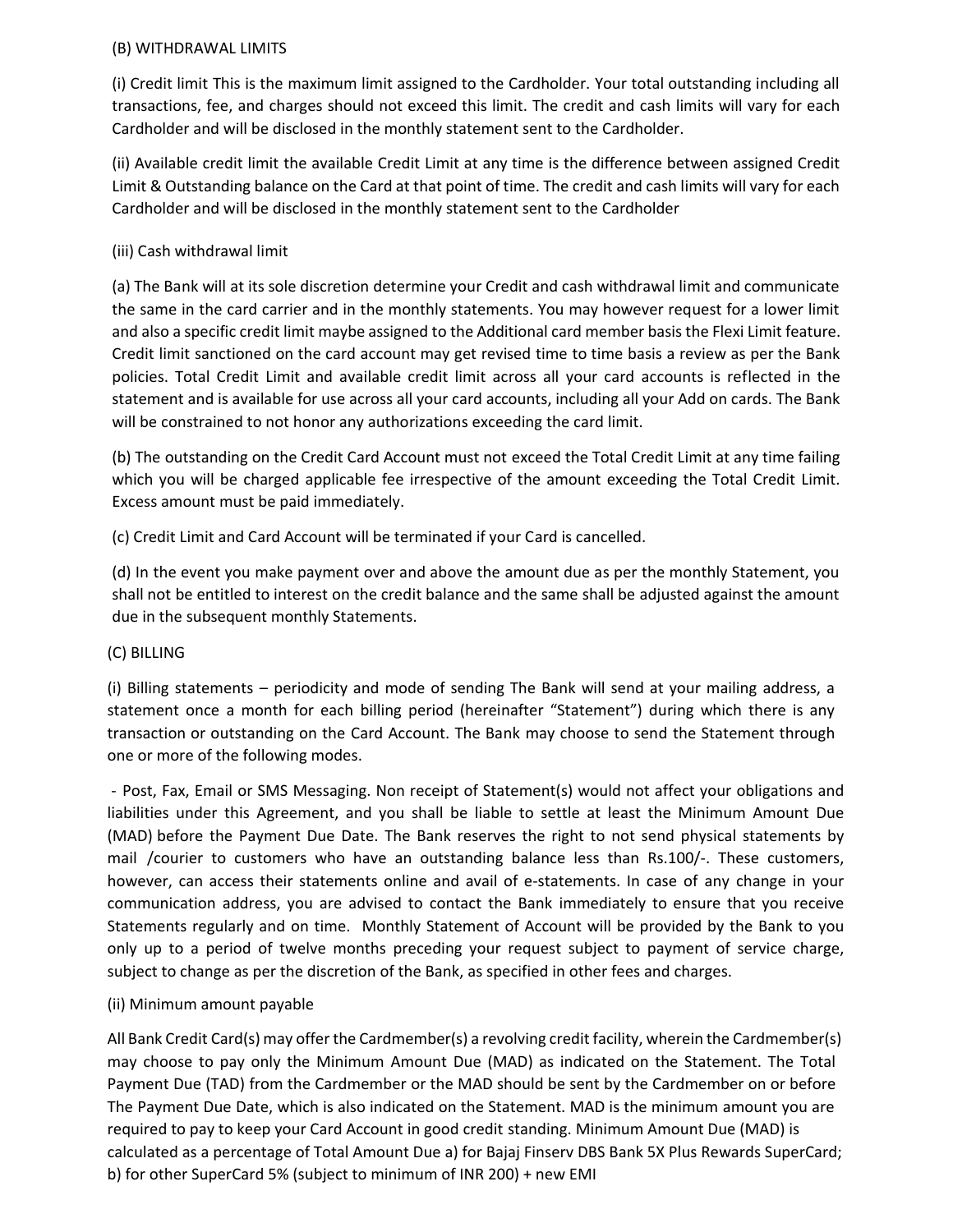debits for the month or any previously unpaid EMI debits +GST +Application Fee+ any overlimit amount +previously unpaid MAD.

In the event the Card Member deposits part of the Total Payment Due or the MAD (not less than the MAD under any circumstance), the balance outstanding amount payable shall be carried forward to subsequent Statements. This amount will attract Finance Charges until the date of full and final payment. Please note that paying only the Minimum Amount Due every month will result in the repayment stretching over a long period with consequent interest payment on Card Member's outstanding balance.

Illustration: If a Card Member spends INR 5000 and pays exactly the Minimum Amount Due every month, then it may result in the repayment stretching over 6 years with consequent interest payment on the outstanding amount.

Therefore, whenever cash flow allows, the Card Member should pay back substantially more than just Minimum Amount Due.

## (iii) Method of payment

The Cardholder has the benefit of only following modes of effecting payment to a bank:

1. Pay using DBS Card+ Mobile App: You can make payments at your convenience using DBS Card+ Mobile App. You can manage your account and make payments to your Card instantly using other bank account.

2. Online Card Payment: You can make your Credit Card payment instantly using other Bank accounts to pay your Card outstanding and receive confirmation for your Payment instantly. Pay using Quick Bill Pay option on website.

(iv) Billing disputes resolution All contents of the Statement(s) will be deemed correct and accepted by the Cardmember(s) unless, within 30 days of the issue of Statement, the Cardmember(s) informs the DBS Bank of any discrepancies in writing. As per the Visa regulation, in case of a discrepancy, it is mandatory to inform the bank in writing to initiate a Charge Dispute on your behalf. We would request you to email on [supercardcare@dbs.com.](mailto:supercardcare@dbs.com) If the aforesaid discrepancies are prima facie found to be legitimate by the Bank, the Bank may reverse the charge on a temporary basis until the completion of subsequent investigations by the Bank to its full and final satisfaction. If the said investigations conducted by the Bank indicate that the liability of such (discrepancies) charges is accruing to the said Cardmember(s), then the charge will be reinstated in the subsequent Statement and fees/charges shall be claimed by the Bank in accordance with the charges indicated herein above. Notwithstanding the provisions 13 herein, the Bank shall not exceed duration of 60 days in informing the said Cardmember(s) of the result of the investigations conducted by the Bank.

(v) Contact particulars of call centers of card issuer The Cardmember can contact the Bank through any of the following communication channels for any enquiries and/or redressal of concerns.

- 24 hours Customer Service number: 1860 267 6789
- By email: Sending an e-mail to supercardcare@dbs.com

(vi) Grievance redressal escalation – contact At DBS Bank India Limited, we want to make sure that you get only the best of service from us, service which you, our valued customer, deserve.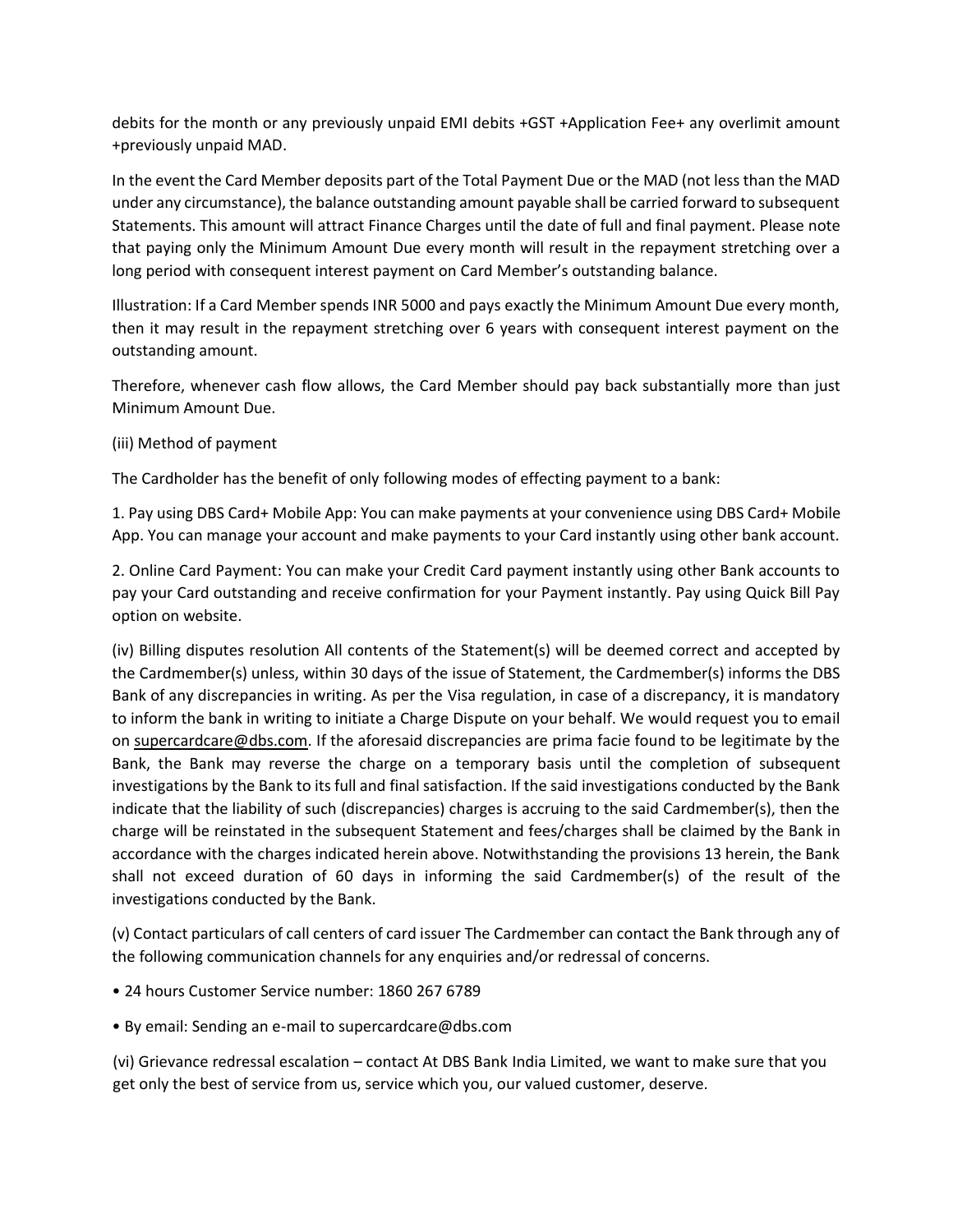The Bank's Grievance Redressal policy follows the following principles:

- Customers are treated fairly at all times.
- Complaints raised by customers are dealt with courtesy and in a timely manner.
- Customers are informed of avenues to escalate their complaints within the organization, and their rights if they are not satisfied with the resolution of their complaints.
- The Bank employees work in good faith and without prejudice, towards the interests of the customers.

Customers can contact our Customer Care (only for Credit Cards): Contact our 24-hour credit card service helpline number 1860 267 6789 or our overseas customer service number +9144 69046789 or write to us at [supercardcare@dbs.com](mailto:supercardcare@dbs.com)

If, at any stage, you feel that our service levels are not up to your expectations, here is what you can do:

You can visit the Bank's grievance policy available on the Bank's website:

## <https://www.dbs.com/in/treasures/common/redressal-of-complaints-and-grievances.page>

The grievance policy will help you with the contact details, timelines, and escalation levels for you to lodge your complaints. In case, you are not happy with the resolution provided by the Bank, the policy also guides you on the process and how to approach Banking Ombudsman.

## (D) DEFAULT AND CIRCUMSTANCES

(i) Procedure including notice period for reporting a card holder as defaulter:

In the event of default, the Cardmember will be sent reminders from time to time for settlement of any outstanding on the Credit Card Account using any of the following modes: by post, telephone, e-mail, SMS messaging and/or engaging third parties to remind, follow up and collect dues. Any third party so appointed, shall adhere fully to the Code of Conduct on debt collection as applicable from time to time.

Occurrence of one or more of the following events shall constitute an event of default and the Bank at its sole discretion may withdraw the Credit Card facility. The events of default are as under:

- The first event of default will occur, if the customer do not make the payment of minimum amount due or lesser than minimum amount due by the defined payment due date of the card.
- The Cardmember consistently fails to pay any amount due to the Bank within the stipulated period of 180 days.
- The Cardmember fails to perform the obligations as per Cardmember Agreement.
- Any cheques and/or ECS/standing instructions delivered to the Bank are not encashed/ acted upon for any reason whatsoever on presentation/ being made.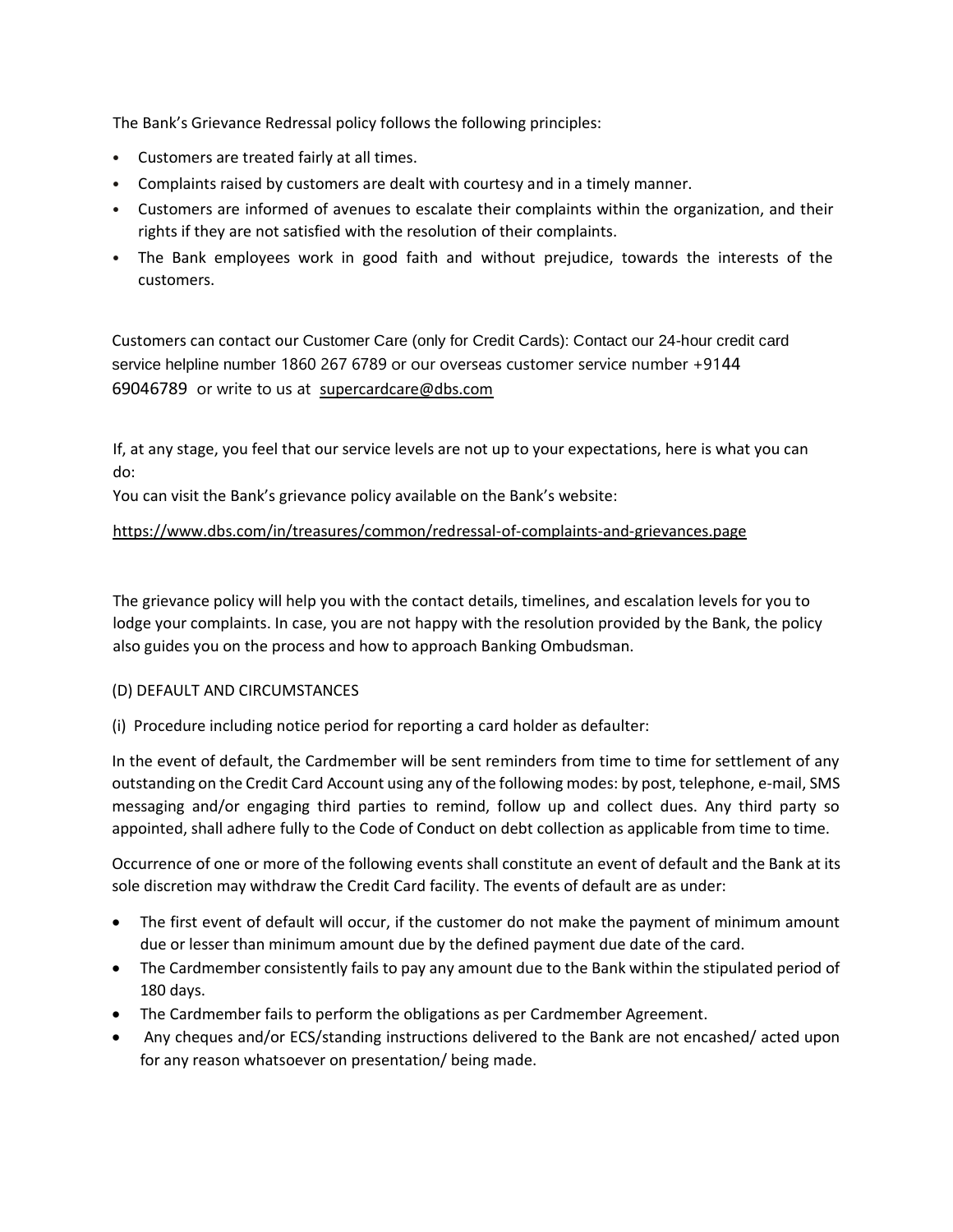- Any representation made by the Cardmember proves to be incorrect, false, or incomplete, including but not limited to income and/or identification papers/documents forwarded to the Bank being proved incorrect, incomplete, and or containing false fraudulent information.
- a credit card account will be treated as non-performing asset if the minimum amount due, as mentioned in the statement, is not paid fully within 90 days from the payment due date mentioned in the statement.

(ii) Procedure for withdrawal of default report and the period within which the default report would be withdrawn after settlement of dues:

• The defaulter in question has liquidated his entire outstanding dues with the Bank or settled his dues with the Bank

• A court verdict has been received against the Bank, in a legal suit filed by or against the Bank, instructing the Bank to de-list the Cardmember from the default report. Decisions are taken on a case to case based upon individual reviews.

(iii) Recovery procedure in case of default: In case of default, the Bank can recover the amount by referring the dispute to a sole arbitrator, appointed by a designated officer of the Bank under the provisions of the Arbitration and Conciliation Act, 1996 as amended time to time. The seat of arbitration shall be Delhi, India. The arbitration proceedings shall be in English language.

(iv) Recovery of dues in case of death/ permanent in capacitance of Cardholder: Upon death or permanent incapacitation of the Cardmember, the Bank will try to recover the amount due and amicably settle the Account dues with the Cardmember's legal heir.

# **Asset classification – SMA & NPA**

This section is with reference to the Special Mention Account (SMA) / Non-Performing Asset (NPA) in accordance with the RBI Circular - RBI/2021-2022/125 - DOR.STR.REC.68/21.04.048/2021-22 dated November 12, 2021 on **'Prudential norms on Income Recognition, Asset Classification and Provisioning pertaining to Advances – Clarifications'** read along with RBI **'Master Circular - Prudential norms on Income Recognition, Asset Classification and Provisioning pertaining to Advances'** dated October 1, 2021 and amendments or further clarifications thereto.

**The Borrower's loan account shall be classified as Special Mention Account (SMA) and Non-Performing Asset (NPA) as per below concepts / clarifications / illustrative examples on due dates and SMA Specification / NPA Classification Dates:**

## **What are Dues?**

Dues mean the principal/ interest/ any charges levied on the Credit Card account which are payable within the period stipulated as per the terms of sanction of the credit facility.

## **What is Overdue?**

Overdue means the principal/ interest/ any charges levied on the Credit Card account which are payable but have not been paid within the period stipulated as per the terms of sanction of the credit facility. In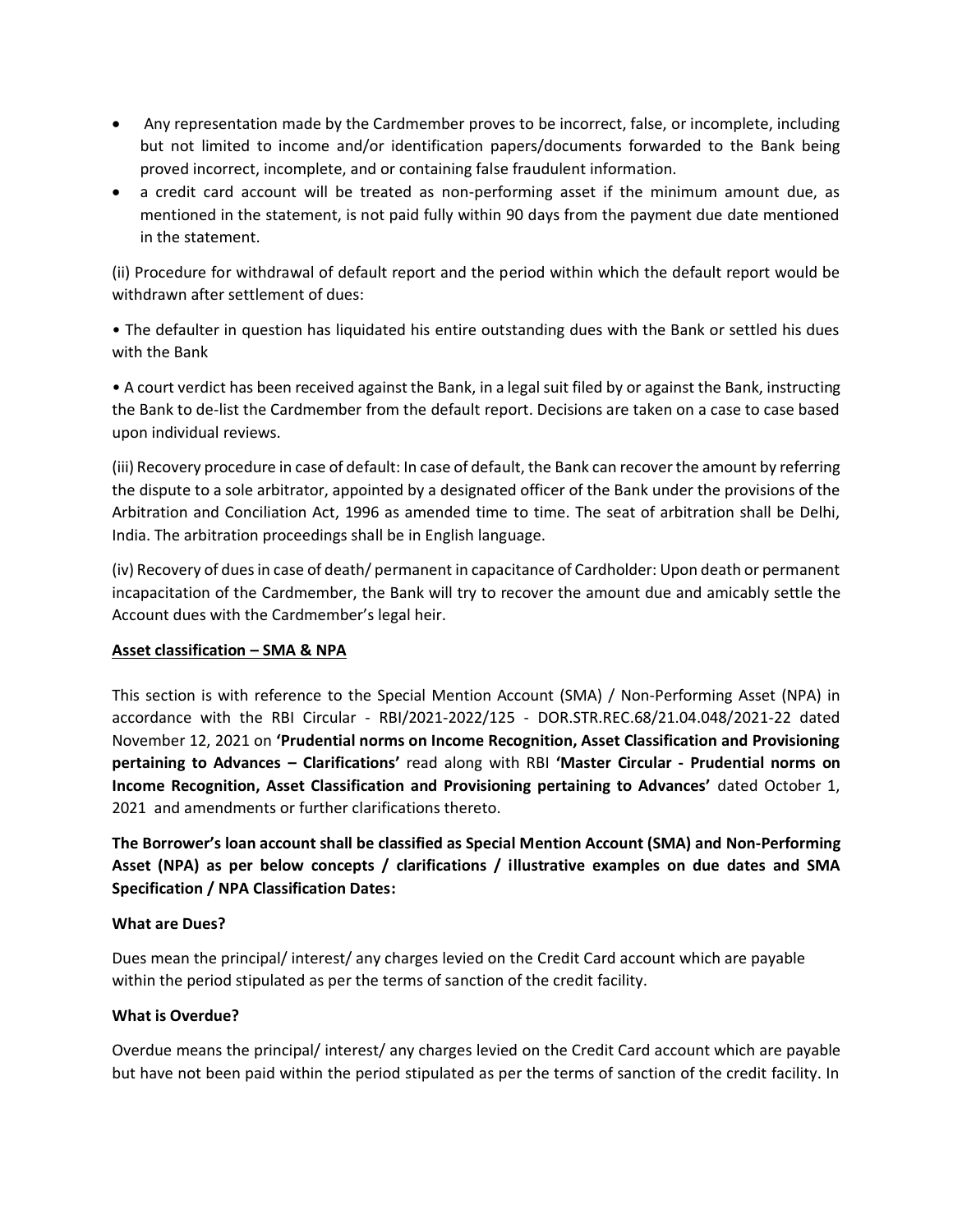other words, any amount due to the Bank under any credit facility is **'overdue'** if it is not paid on the due date fixed by the bank.

## **Appropriation Principle for recovery in NPA Accounts (for Credit Card accounts)**

The Principle of FIFO i.e., 'First In, First Out' accounting method is relevant to arrive at the No. of days of overdue for determining the SMA / NPA status. The FIFO principle assumes that the oldest outstanding dues in the loan account needs to be cleared first. The FIFO method thus requires that what is due first must be paid by the borrower first.

For example:

| Statement | Payment<br>due | Total       | Minimum     |
|-----------|----------------|-------------|-------------|
| Date      | date           | Outstanding | amount dues |
| 12-Feb-22 | 04-Mar-22      | 10000       | 500         |
| 12-Mar-22 | 01-Apr-22      | 11000       | 550         |

If in any Credit Card account statement as on 12.02.2022, total amount due is INR 10,000 and minimum due of INR 500 for payment towards principal instalment/interest/charges. Any payment lesser than the minimum amount due on or before 04.03.2022 will be credited in the Credit Card account, to pay-off the minimum dues outstanding on 12.02.2022.

Assuming that customer made partial payment of INR 100 on the payment due date i.e., 04.03.2022, the payment will be apportioned against the minimum due of 12.02.2022 i.e., INR 500. Basis the payment, INR 400 will be overdue in the next statement i.e., 12.03.2022, with a minimum due of INR 550 plus INR 400 of previous month due.

Assuming if the customer made payment of INR 600, this will be first utilized to pay-off the partial minimum due of 12.02.2022 (INR 400). Additional recovery of INR 200 will be apportioned towards minimum due for the statement generated as of 12.03.2021.

Age of oldest Dues (or Days-Past-Due - DPD): The age of oldest dues is reckoned in days from the date on which the oldest payment is due and continues to remain unpaid. In the aforesaid illustration, if the dues relating to 12th February 2022 remain unpaid till 04.03.2022, the age of the oldest dues is reckoned as 21 days on 04.03.2022.

## **What is NPA?**

A Non-Performing Asset (NPA) is a where interest and/ or instalment of principal remains overdue for a period of more than 90 days from the payment due date, in respect of a Credit Card outstanding,

In case of interest payments in respect of Credit Cards, an account will be classified as NPA if the interest applied at specified rests remains overdue for more than 90 days.

## **What is SMA?**

A special mention accounts (SMA) is a asset/account in which principal or interest payment, or both are overdue but for a period of less than or equal to 90 days.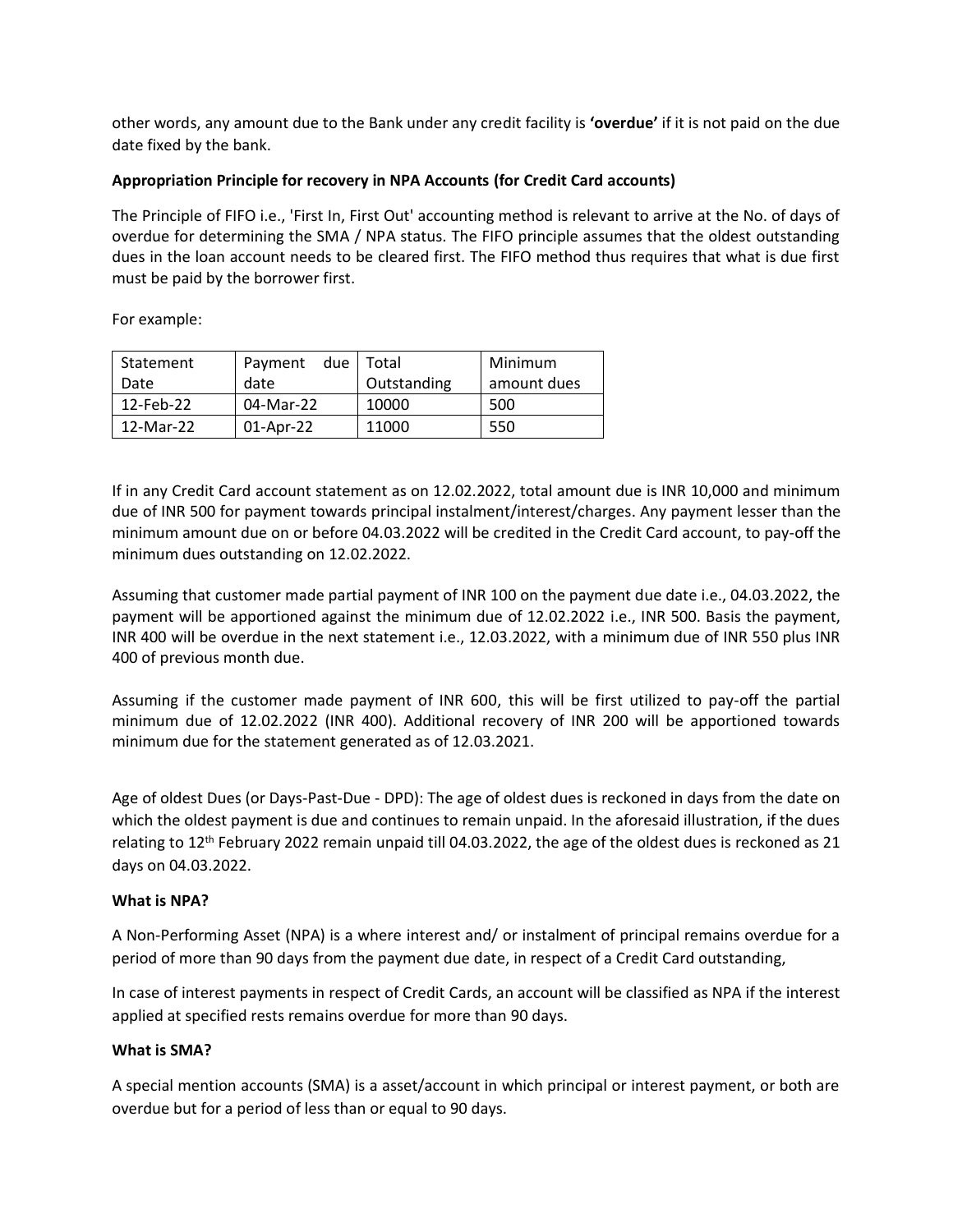SMA is more of a precautionary measure to recognize a financial stress early and therefore to take corrective action to contain that stress and prevent an account from turning into NPA.

## **Classification as Special Mention Account (SMA) and Non-Performing Asset (NPA)**

Bank is required to recognize the incipient stress in loan accounts, immediately on default, by classifying the loan accounts as Special Mention Accounts (SMA). The basis of classification of SMA /NPA Category shall be as follows:

| Loans in the nature of Credit Cards |                                             |  |
|-------------------------------------|---------------------------------------------|--|
| <b>SMA Sub-</b>                     | <b>Basis for classification - Principal</b> |  |
| categories                          | or interest payment or any other            |  |
|                                     | amount wholly or partly overdue             |  |
| SMA-0                               | Upto 30 days                                |  |
| SMA-1                               | More than 30 days and upto 60               |  |
|                                     | days                                        |  |
| SMA-2                               | More than 60 days and upto 90               |  |
|                                     |                                             |  |

## **Illustrative movement of an account to SMA category to NPA category based on non-payment of dues at day-end process\*:**

If due date of a Credit Card is March 31, 2022, and full dues are not received before the day-end process\* for this date, the date of overdue shall be March 31, 2022.

| Due date<br>of<br>payment              | <b>Payment covers</b>                                                                           | Age of<br>oldest<br>dues in<br>days<br>(DPD) | SMA / NPA<br>Categorizat<br>ion | <b>SMA since</b><br>Date /SMA<br>class date | <b>NPA</b><br>categorization | <b>NPA Date</b> |
|----------------------------------------|-------------------------------------------------------------------------------------------------|----------------------------------------------|---------------------------------|---------------------------------------------|------------------------------|-----------------|
| 31.03.2022                             | Entire dues paid upto<br>31.03.2022                                                             | 0                                            | <b>NIL</b>                      | <b>NA</b>                                   | <b>NA</b>                    | <b>NA</b>       |
| 31.03.2022                             | Dues of 31.03.2022 not<br>fully<br>paid<br><b>EOD</b><br>at<br>31.03.2022                       | 1                                            | SMA-0                           | 31.03.2022                                  | <b>NA</b>                    | <b>NA</b>       |
| 31.03.2022                             | Dues of 31.03.2022 not<br>fully<br>paid<br><b>EOD</b><br>at<br>29.04.2022                       | 30                                           | SMA-0                           | 29.4.2022                                   | <b>NA</b>                    | <b>NA</b>       |
| 31.03.2022<br>30.04.2022               | Dues of 31.03.2022 and<br>30.4.2021 not fully paid<br>at EOD 30.04.2022                         | 31                                           | $SMA-1$                         | 30.4.2022                                   | <b>NA</b>                    | <b>NA</b>       |
| 31.03.2022<br>30.04.2022               | Dues of 31.03.2022 and<br>30.4.2022 not fully paid<br>at EOD 29.05.2022                         | 60                                           | $SMA-1$                         | 29.5.2022                                   | <b>NA</b>                    | <b>NA</b>       |
| 31.03.2022<br>30.04.2022               | Dues of 31.03.2022 and<br>30.4.2022 not fully paid<br>at EOD 30.05.2022                         | 61                                           | $SMA-2$                         | 30.5.2022                                   | <b>NA</b>                    | <b>NA</b>       |
| 31.03.2022<br>30.04.2022<br>31.05.2022 | of<br>31.03.2022.<br>Dues<br>30.4.2022<br>and<br>31.05.2022 not fully paid<br>at EOD 28.06.2022 | 90                                           | $SMA-2$                         | 28.6.2022                                   | <b>NA</b>                    | <b>NA</b>       |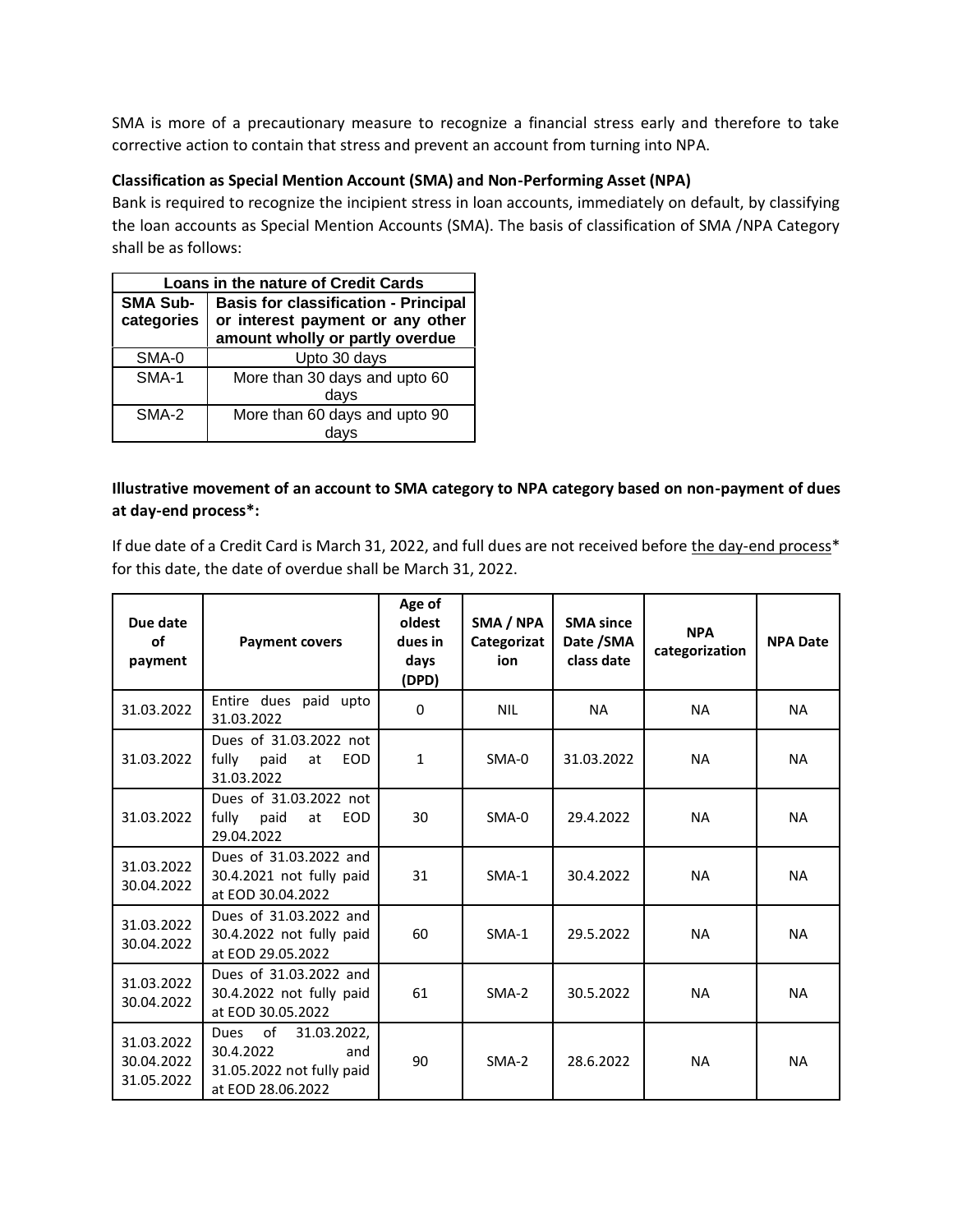| Due date<br>οf<br>payment              | <b>Payment covers</b>                                                                           | Age of<br>oldest<br>dues in<br>days<br>(DPD) | SMA / NPA<br>Categorizat<br>ion | <b>SMA since</b><br>Date /SMA<br>class date | <b>NPA</b><br>categorization | <b>NPA Date</b> |
|----------------------------------------|-------------------------------------------------------------------------------------------------|----------------------------------------------|---------------------------------|---------------------------------------------|------------------------------|-----------------|
| 31.03.2022<br>30.04.2022<br>31.05.2022 | of<br>31.03.2022,<br>Dues<br>30.4.2022<br>and<br>31.05.2022 not fully paid<br>at EOD 29.06.2022 | 91                                           | <b>NPA</b>                      | <b>NA</b>                                   | <b>NPA</b>                   | 29.6.2022       |

\* EOD is End of Day*, the day-end process - The customer should make payment / maintain required balance to service the credit card account before 11:59 PM IST.*

# **Upgradation of accounts classified as NPA**

All the Credit Card accounts of a borrower will be classified as NPA, in case any one of the accounts get classified as NPA and will continue to remain classified as NPA unless the overdues of all the loan accounts or credit facilities are fully repaid by the customer.

# (E) TERMINATION / REVOCATION OF CARD MEMBERSHIP

(i) Procedure for surrender of card by card holder due notice

a) The Cardmember may terminate this Agreement at any time by returning to the Bank all the Credit Card(s) cut diagonally in half across the magnetic strip, either along with a written request or followed by calling the Bank's 24 Hours Customer Service Helpline requesting termination of all facilities and benefits thereto associated with the Credit Card(s). The Primary Cardmember can cancel the use of Additional Card(s) by notifying the Bank in writing but, notwithstanding the same, the Primary 17 Cardmember will remain liable for all charges fees incurred by use of the Additional Credit Card(s). No annual fees and/or other charges shall be refunded on a pro-rata basis.

b) The Bank may terminate the Credit Card facility immediately at any time at its discretion or at any time restrict the use without assigning reason or cause and without any notice thereto. Where the Bank terminates the Credit Card facility, all amounts outstanding on the Card Account (including Charges or Cash Advances not yet debited) will become due and payable immediately. The Bank may inform all establishments (where the Credit Card is valid/ accepted) of the cancelled Credit Cards. If the Credit Card is cancelled, the Cardmember must cut it diagonally in half and return both halves to the Bank immediately. No annual fees or other charges shall be refunded on the pro-rata basis.

c) In the event that the Cardmember changes his/her employment, profession or address, or is transferred from his/her present place of posting or changes his/ her salary account/main bank account etc. (as the case may be), the Bank at its sole discretion shall have the right to discontinue the Credit Card facility. The Cardmember specifically acknowledges that once the Credit Card Account is cancelled/ closed, the privileges (including all benefits and services) of the Credit Card shall stand withdrawn, and reinstatement of such privileges is not automatic and will take place solely at the discretion of the Bank. On cancellation of the Credit Card (for any reason whatsoever), the Cardmember:

• Must not use the Credit Card, cut the Card diagonally into half, and return the same to the Bank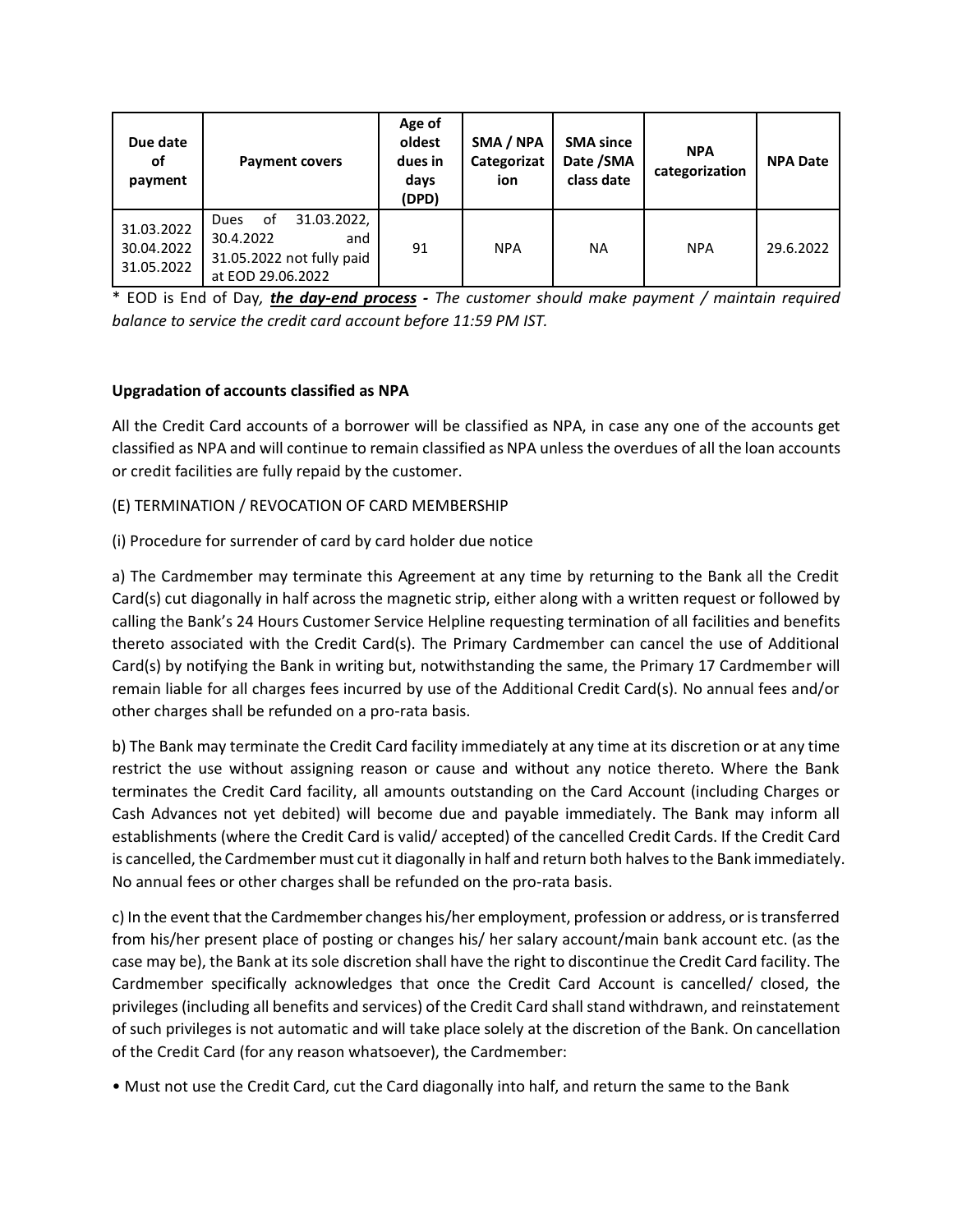• Is responsible for any use of the Card including payment of Charges until the Card is returned to the Bank cut diagonally into half.

• Must continue to make payments to the Bank in accordance with the conditions of use of the Credit Card

d) If Cardmember(s)' Credit Card is never used or not used for over 90 days, the benefits thereto may be withdrawn.

## (F) LOSS/ THEFT/ MISUSE OF CARD

(i) Procedure to be followed in case of loss/ theft/ misuse of card – mode of intimation to card issuer. The Cardmember must notify the Bank immediately by calling Customer Service at the 24 Hours Toll Free Number in the event the Credit Card is lost, stolen, not received, swallowed at an ATM of DBS Bank or any other Bank, or is being misused without his/her respective permission. In addition, in case of loss / theft / misuse, the Cardmember must file the Police Complaint/ First Information Report (FIR), a copy of which should be forwarded to the Bank.

(ii) Liability of card holder in case of (i) above

(a) The Cardmember's liability arising out of any unauthorized use of the Credit Card prior to notice/ communication to the Bank shall be towards all charges incurred till the notice/communication to the Bank and shall be "Nil" only after receipt of notice by the Bank.

(b) In case of an unsigned Credit Card, the Cardmember shall be liable for all charges incurred on it.

(c) The Cardmember will fully co-operate with the Bank, the representatives of the Bank and/or legal authorities in the event of any investigation into any disputed transaction.

(d) In the event the Cardmember subsequently recovers the Credit Card (after reporting theft), the recovered Credit Card must not be used and must be cut in half and returned immediately to the Bank.

## (G) DISCLOSURE

(a) The Cardmember hereby expressly authorizes the Bank, for the purposes of credit verification or reference checks or protection of its interests to disclose all/ any information or documents relating to the Cardmember including this Agreement and/or any other agreements, or to disclose upon default committed by the Cardmember, with Reserve Bank of India, Income Tax Authorities, tribunals, courts, judicial bodies other banks, credit bureau, financial institutions or any other third party in conformity with the disclosure norms as applicable from time to time.

(b) The Cardmember hereby agrees that, only in case of an explicit consent provided by the Cardmember, the information furnished by the Cardmember in the credit card application form or otherwise may further be used by Bank for marketing purposes to sell Card related offers, including but not limited to, Balance Transfer, EMI offers, cash-related offers and insurance products, from time to time. Further, the Bank may use this information to market other products of Bank from time to time, in conformity with the disclosure norms as applicable. For ensuring that the Cardmember(s) are not inconvenienced, the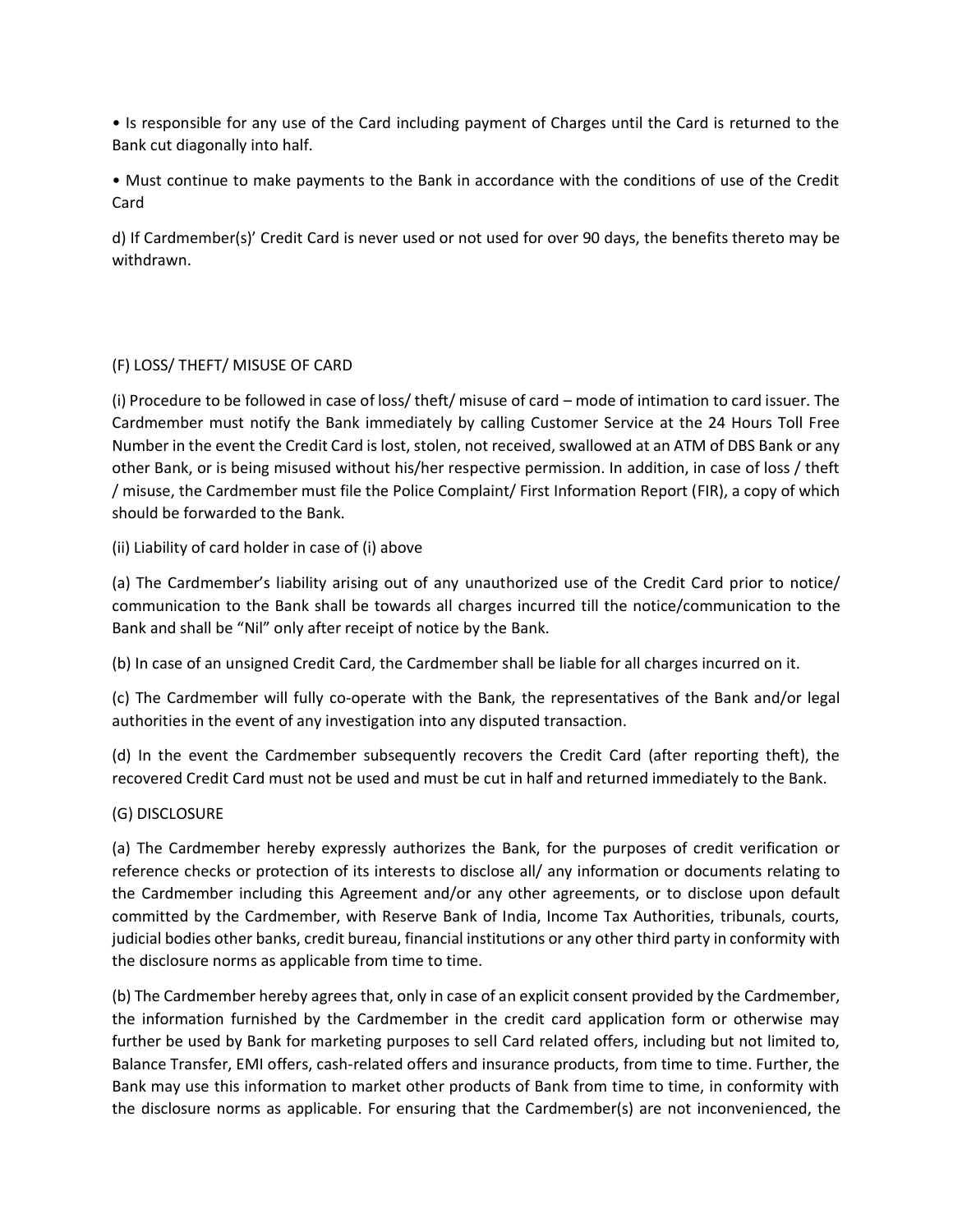Bank maintains a "Do Not Call" register and if Cardmember(s) will not like to be called for any marketing offers, they may inform the 24 Hours Bank by Phone or send an e-mail to supercardservice@DBSbank.com for listing their said contact numbers in such register. The Cardmember(s) can also register at the Bank website for the exclusion of their respective contact details.

(c) In the event that the Bank receives adverse reports (relating to a Cardmember(s)' credit worthiness or something to such effect), the Bank may cancel the Credit Card, whereupon the entire outstanding balance as well as any further charges/fees incurred by use of the Credit Card, though not yet billed in a Statement, shall immediately become due and payable by the said Cardmember(s).

(d) The Cardmember authorizes the Bank to share information relating to the Cardmember with third parties to enable the Bank to administer, service and manage the benefits or programs to which the Cardmember is enrolled.

(e) Notwithstanding anything to the contrary, the Cardmember authorizes the Bank to disclose all any information or documents about the Cardmember including this Agreement and/ or any other agreement, transactions or dealings between 20 the Cardmember and the Bank for any purpose to : a. its head office or to any other branches, subsidiaries or associated or affiliated companies of the Bank; b. professional advisers of the Bank; c. any potential or actual purchaser/ assignee of the Bank or of any of its businesses, rights, assets or obligations; or d. to any other person where disclosure is required by law.

(f) The Credit Information Bureau India Ltd. (CIBIL) is an initiative of the Government of India and the Reserve Bank of India (RBI) to improve the functionality and stability of the Indian financial system. This is in line with the RBI's efforts to provide an effective mechanism for exchange of information between banks and financial institutions, thereby enabling customers to avail of better credit terms from various institutions.

(g) All banks and financial institutions participating in this initiative are required to share customer data with CIBIL and other credit information bureau. In view of the above, the Bank shall report the data pertaining to Cardmember(s)/ Add on Card member(s) Account to CIBIL and other credit information bureau.

(h) The Cardmember(s) acknowledge that, as per the business practices and applicable provisions, the Bank is authorized to share Cardmember(s)' information with any existing or future credit bureaus as determined by the Bank from time to time. The said information may be shared with the CIBIL or any other credit information bureau approved/ notified by the competent authorities to improve the functionality and stability of the Indian financial system, and such other entities.

(i) In the event that a reported Card member subsequently settles or clears all dues with the Bank to the Bank's satisfaction, the Bank shall make reasonable efforts in ensuring that the updated details of the said Card member are provided to CIBIL or such other credit information bureau to reflect the change.

(j) I authorize and give consent to DBS Bank to share and disclose any / all information as received KYC from UIDAI/ information furnished by me in application form(s) with BFL / credit bureaus / statutory bodies / subsidiaries/affiliates/Credit Bureaus/Rating Agencies, Services Providers, banks/financial institution, governmental/regulatory authorities or third parties for KYC information verification, credit risk analysis, or for other related purposes that DBS Bank may deem fit.